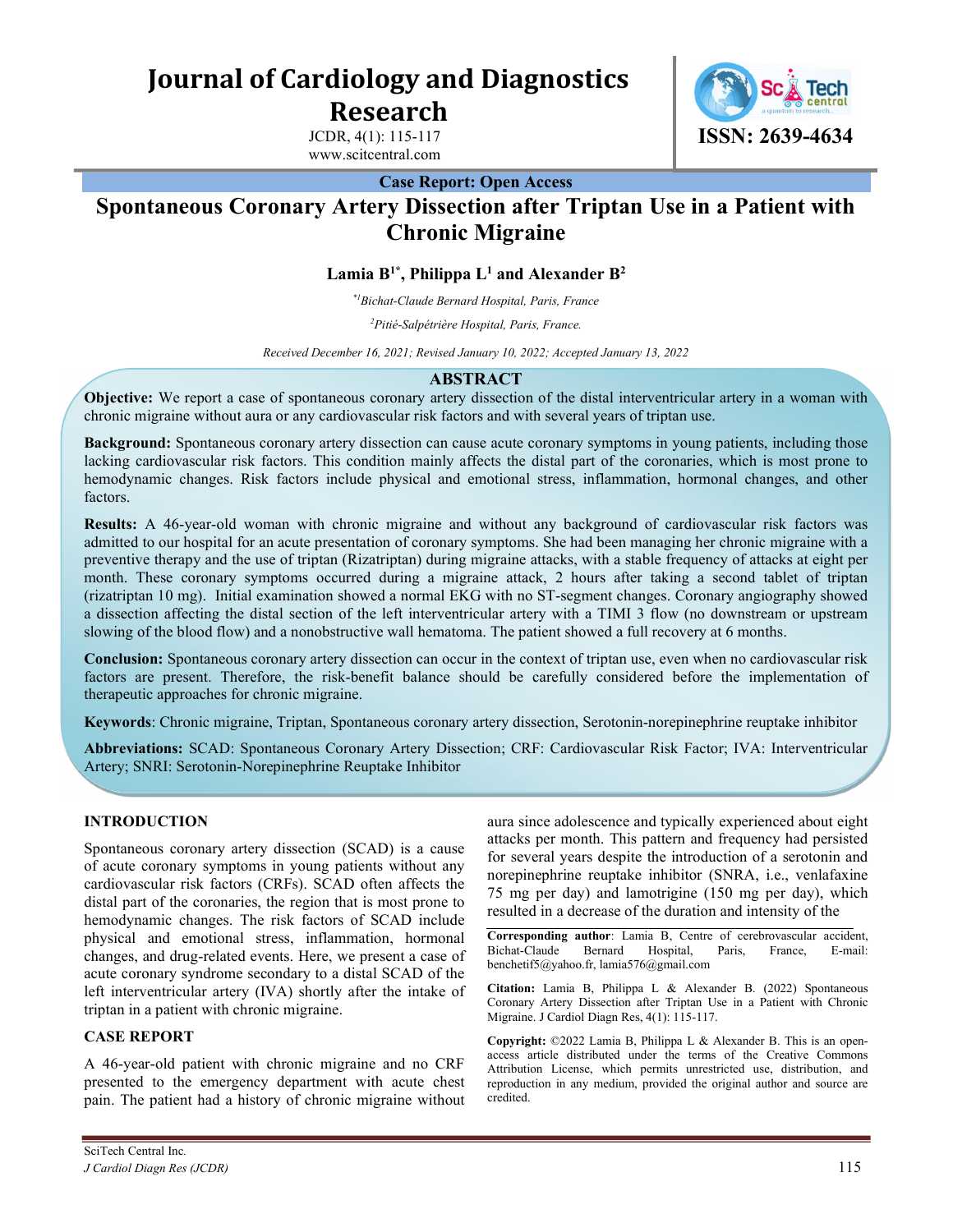attacks. The use of triptan did not exceed 8 tablets per month. The patient had no history of any CRF. The patient had experienced a migraine attack without aura and took one tablet of rizatriptan 10 mg at 4:00 AM the same day. Because of the persistence of the migraine despite this treatment, the patient took a second dose at 6:00 AM. Two hours later, while attempting to lift a light weight and leaning forward, she experienced a sudden occurrence of oppressive left chest pain irradiating to the jaw. Upon admission to the emergency room, her vital signs were stable and clinical examination was normal. This chest pain was relieved by an administration of sublingual nitrate. Electrocardiography showed a regular sinus rhythm and a physiological right branch block without any other significant anomaly. Troponin levels were normal, as well as the rest of the cardiovascular workup (low-density lipoprotein: 1.15 g/L, high-density lipoprotein: 0.97 g/L, HbA1c: 5.1%, glomerular filtration greater than 90 mL/min). The autoimmune workup was also normal. Cardiac computed tomography revealed a hematoma in the wall of the distal left IVA, located in the posterior inter-ventricular furrow. No slowdown of the blood flow or other dissections were noted. The patient's clinical condition deteriorated, and conventional coronary angiography was performed, confirming the presence of a distal coronary dissection of the IVA with a TIMI 3 flow TIMI 3 (normal blood flow downstream and upstream of the stenosis). During this procedure, no coronary atheroma, infiltration, or calcification was noted. A transthoracic echocardiogram was also performed, without any significant anomaly. Finally, abdominal angiography was also normal and no argument for fibromuscular dysplasia was found. No thrombolytic therapy was required, and the patient was started on aspirin and beta-blockers. Rizatriptan was discontinued and replaced with paracetamol and anti-inflammatory agents. The patient's clinical condition improved over the following days and the wall hematoma was not visible on the followup scan 6 months later.

#### DISCUSSION

Rizatriptan is a powerful vasoconstrictor that acts primarily on the cerebral and meningeal vessels, alleviating the symptoms of acute migraine attacks. The therapeutic effects of triptan on migraine can be attributed to its agonistic effects at the serotonin 1B receptor (5-HT1B) and 5 hydroxytryptamine (serotonin) receptor 1D(5-HT1D) of the cerebral, meningeal, and extracerebral vessels. Activation of these 5-HT1B and 5-HT1D receptors can result in vasoconstriction and inhibition of the release of neuropeptides; this phenomenon decreases inflammation in sensitized tissues and transmission of pain signals centrally through the trigeminal sensory nerve pathway [1]. As a side effect, coronary spasm can occur, as well as other minor symptoms, such as tingling, dizziness, chest pain, muscle weakness, and neck pain. The combination of these signs is sometimes referred to as serotonin syndrome induced by triptan. However, cardiovascular adverse reactions occurring with the use of triptans within the recommended dosage are not generally serious [2]. In our patient, the interaction between triptan and venlafaxine might have increased this risk, as the main active metabolite of venlafaxine, Odemethylvenlafaxine, is responsible for tachycardia and cerebral and meningeal vasoconstriction (apart from the coronary arteries) through its effects on 5 hydroxytryptamine receptors. Although the concomitant use of these drugs is not strictly contraindicated, the prolongedrelease form of venlafaxine is not recommended in patients under triptan therapy [3]. Our patient did not present any clinical signs of serotonin toxicity according to the Sternbach criteria (at least three of the following symptoms: changes in the mental state [confusion, hypomania], agitation, myoclonic seizures, hyporeflexia, diaphoresis, chills, tremor, diarrhea, lack of coordination, or fever [4]. Other triptans have also been implicated in cases of SCAD. A case of drug-related SCAD has been reported in a patient receiving extensive ergotamine tartrate as a treatment for migraine [5]. Additionally, another case of proximal right coronary artery SCAD (TIMI 3) has been reported with this same drug [6]. Ergotamine triggers adrenergic, dopaminergic, and serotoninergic activity, thereby stimulating smooth muscle cell contraction and sympathetic activity [6]. Moreover, certain immunosuppressant drugs, such as cyclosporin, are also associated with SCAD [7], as can physical exertion, atherosclerosis, vasculitis, connectivity (systemic erythematosus lupus, Marfan disease, and Ehlers-Danlos syndrome), and cocaine use [7]. In our patient, the physical exertion of leaning over to pick up a light bag might have played a role as Valsalva man oeuvres can trigger variations in pressure in the coronary arteries, particularly the distal portions, which are highly sensitive to variations in hemodynamic pressure in the cardiac cycle. SCAD predominantly affects women such as our patients, with higher incidence rates during pregnancy and the postpartum period, as well as in patients under contraception or hormone replacement therapy, suggesting a common pathological mechanism. Indeed, some cases suggest that the long-term use of high doses of estrogens may predispose to coronal structural fragility [8,9]. However, combining contraception with a triptan is not contraindicated [10]. In this case, we ruled out other causes of SCAD, such as fibromuscular dysplasia, dissection of the renal arteries or carotids, autoimmune disease, and concurrent hormone replacement therapy. Although SCAD is a rare disease, it remains a common cause of myocardial infarction. The incidence of SCAD is estimated at 0.1–1.1% [11] and tends to occur in young patients, who have similar risk profiles but higher levels of substance abuse and lower blood pressure [12,13].

Currently, patients with chronic thermoresistant migraine are candidates for calcitonin gene-related peptide antibodies as alternative treatments. These antibodies, which are currently